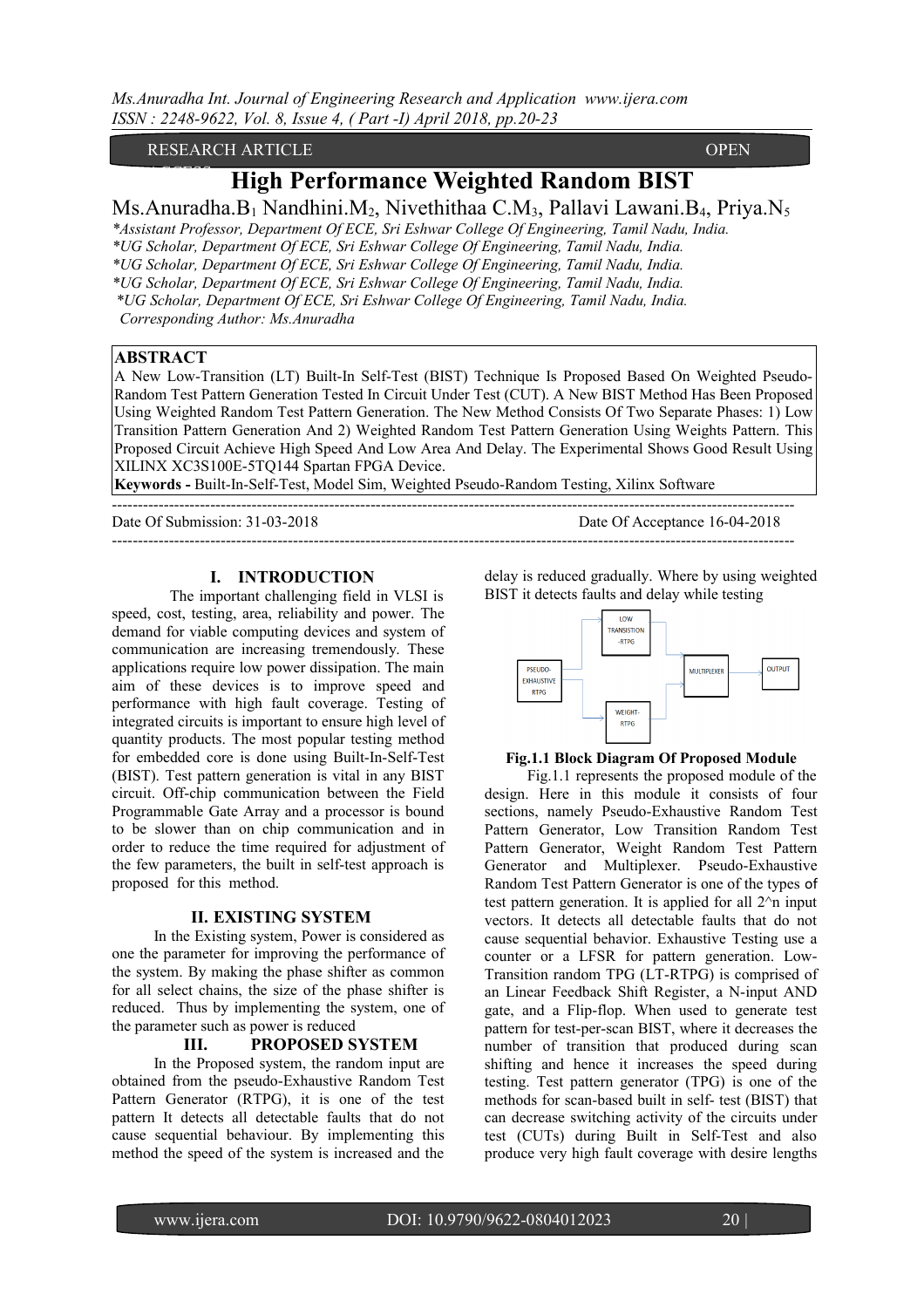*Ms.Anuradha Int. Journal of Engineering Research and Application www.ijera.com ISSN : 2248-9622, Vol. 8, Issue 4, ( Part -I) April 2018, pp.20-23*

of test sequences. The Proposed BIST is comprised of two TPGs: 1) LT-RTPG

weight WRBIST. A Multiplexer is a device that selects one several digital input signals and forwards the selected input into single line. Multiplexer in proposed method is mainly used to increase the amount of data.

# **IV. TECHNOLOGIES USED**

4.1. Xilinx ISE

For synthesis and analysis of HDL designs, a software tool named Xilinx ISE is produced by Xilinx is used. Xilinx enables the developer to synthesize their designs, perform timing analysis, examine RTL diagrams, simulate a design's reaction to different stimuli, and configure the target device with the programmer.

### 4.2.Model Sim

Model Sim is a multi-language HDL simulation environment, it increases the quality of design and debug. For simulating Hardware description language it is being used. In behavioral simulation, we can write models that will not necessarily synthesize. An example is a behavioral model for the ZBT RAMs used on the Xilinx Multimedia board. This code cannot be synthesized, but it is intended to give a true reflection of the behavior of the memory chip so that can test whether memory controller is functioning properly

4.3 Xilinx Spartan-3E Starter Kit





Fig.1.2 Shows a full-featured Spartan-3E FPGA kit it includes,

- 1) Starter Kit Board
- 2) Power Supply
- 3) Evaluation Software & Resource CD
- 4) USB Cable (for programming)

Features of Spartan -3E FPGAs configure from commodity Flash memory which fully supports easy-tohandle Xilinx Platform Flash and consists of -Software Process Improvement serial Flash. Neither where Parallel NOR are flash supports primarily for Micro Blaze embedded applications configured. Improved

2) Weight-RTPG

Test patterns generated by the LT-RTPG detect easy

support for embedded systems applications includes Low-end support for 32-bit Micro Blaze RISC core and Efficient 8-bit Pico Blaze controller core. An advantage of Spartan-3E is Low-cost, space efficient FPGA power solution. Humidity sensor (or hygrometer) senses, measures and reports both moisture and air temperature. It senses the temperature of the mining area and alerts the user if the range exceeds.



**Fig.1.3 Shows The Output Of The Proposed Method.**

Fig.1.3 Shows The Output Waveform Of The Proposed Method, And It Shows The Different Comparison Of Various Parameters Such As Area, Speed, And Delay.

### **VI. SYNTHESIZE RESULT**



Fig.1.4 Shows The Utilization Of Maximum Frequency, Output Required Time After Clock, Combinational Path Delay And Minimum Input Arrival Time Before Clock

|                          |                                  | <b>RESULT ANALYSIS</b> |            |
|--------------------------|----------------------------------|------------------------|------------|
| <b>METHODS</b>           | AREA (NO.OF<br><b>FLIPFLOPS)</b> | <b>DELAY(NS)</b>       | SPEED(MHZ) |
| <b>LOW POWER</b><br>SCAN | 123                              | 3.804                  | 262.916    |
| <b>WEIGHT TPG</b>        | 32                               | 6.241                  | 160.229    |
| PROPOSED_WEIG<br>HT TPG  | 49                               | 3.771                  | 265.178    |

**Fig.1.5 Result Analysis**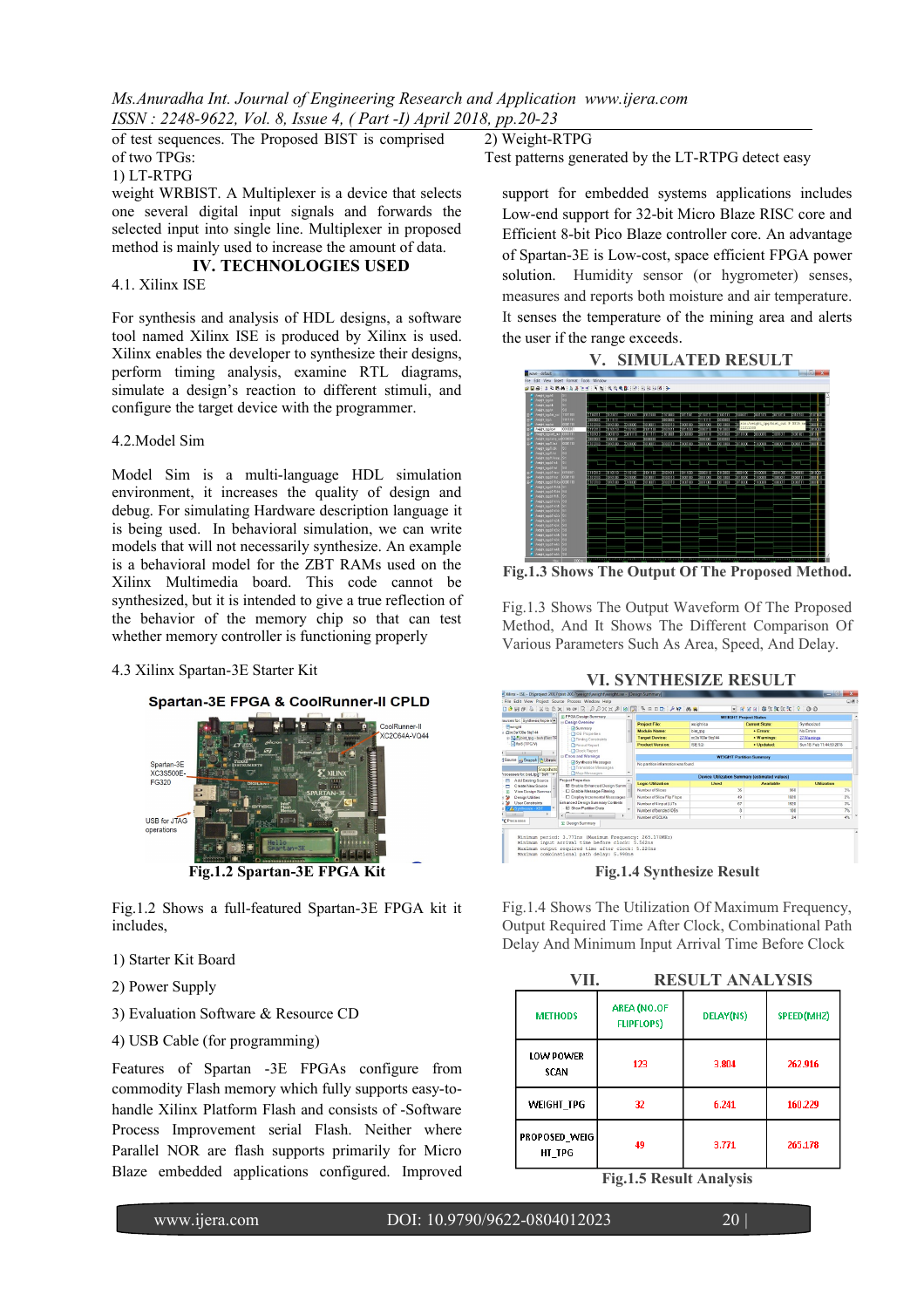*Ms.Anuradha Int. Journal of Engineering Research and Application www.ijera.com ISSN : 2248-9622, Vol. 8, Issue 4, ( Part -I) April 2018, pp.20-23*

Fig.1.5 represents the Area, Delay and Speed of the proposed method. In proposed method Number of Flipflops and Delay are reduced, while the speed is increased.

# **VIII. COMPARISION OF EXISTING AND PROPOSED METHOD**



#### **Fig.1.6 Comparisons Chart Of Existing And Proposed Method**

As the result shows the comparisons of speed between the existing and proposed method. Fig.1.6 shows that the speed is increased in proposed method while compared to existing method.

### **IX. CONCLUSION**

The new method consists of two separate phases: 1) Low Transition pattern generation and 2) weighted random test pattern generation using weights pattern. In first phase reduce the transitions among patterns. The proposed Circuit achieves high speed and low area and delay. High performance is achieved by increasing the clock frequency. Experimental results have illustrated the performance of the proposed method by comparing with LP BIST method. The experimental shows good result using XILINX XC3S100E-5TQ144 Spartan FPGA Device.

# **X. FUTURE WORKS**

The proposed BIST-TPG can be further extended with suitable block encoding mechanism in which block encoding can be done based on the transitions associated with test patterns or by designing an architecture that can control the toggling levels associated with the BIST schemes. The reduction in hardware overhead can be achieved by employing quantum adders for performing the addition and designing the fixing logic with quantum gates

### **REFERENCES**

[1] Wei Mao, Yongfu Li, Chun-Huat Heng, Yong Lian "*High Dynamic Performance Current-Steering DAC Design With Nested-Segment Structure"* IEEE Transaction On Very Large Scale Integration(VLSI)Systems*(Volume pp, Issue 99*), 25 January 2018

- [2] Manish Kumar Shrivastava, Braj Bihari Soni "*Design And Simulation Of BIST Based 4-Bit Binary Comparator Based On Reversible Logic Architecture"* International Journal Of Computer Applicatons *(0975-8887) Volume 150- No.9*,September 2016
- [3] Mehdi Sadi, Gustavo Contreras, Dat Tran, Jifeng Winemberg, Mrk Tehranipoor*" BIST-Assisted Reliability Management Of Socs Using On-Chip Clock Sweeping And And Machine Learning"* Test Conference (ITC), IEEE International,2016
- [4] Partha Bhattacharyya, Bijoy Kundu, Sovan Ghosh, Vinay Kumar, Anup Dandapat *"Performance Analysis Of A Low –Power High-Speed Hybrid 1-Bit Full Adder Circuit"* IEEE Transactions On Very Large Scale Integration (VLSI) System *(Volume 23, Issue 10,* Oct 2015)
- [5] Suganthi Venkatachalam, Seok Bum Ko "*Design Of Power And Area Efficient Approximate Multipliers"* IEEE Transactions On Very Large Scale Intergration (VLSI) Systems *(Volume 25, Issue 5*, May 2017)
- [6] Dong Xiang, Xiaoqing Wen*,* And Laung Terng Wang "*Low-Power Scan-Based Built-In Self-Test Based On Weighted Pseudorandom Test Pattern Generation And Reseeding"* IEEE Tranactions On Very Large Scale Integration (VLSI) Systems*, Vol. 25, No.3,* March 2017
- [7] Lai, J. H. Patel, T. Rinderknecht, And W.-T. Cheng, "*Logic BIST With Scan Chain"* pp. 57–66,Oct. 2006,.
- [8] *Segmentation,"* In Proc. IEEE Int. Test Conf., Oct. 2006, J. Lee And N. A. Touba, "*LFSR-Reseeding Scheme Achieving Low-Power Dissipation During Test,"* IEEE Trans. Compute.-Aided Des. Integer Circuits Syst., *Vol. 26, No. 2,* pp. 396–401, Feb. 2007.
- [9] H. K. Lee And D. S. Ha, "*HOPE: An Efficient Parallel Fault Simulator For Synchronous Sequential Circuits,"* IEEE Trans. Comput.- Aided Design Integer Circuits Syst*.*, *Vol. 15, No. 9,* pp. 1048–1058, Sep. 1996.
- [10] H.-G. Liang, S. Hellebrand, And H.-J. Wunderlich, "*Two-Dimensional Test Data Compression For Scan-Based Deterministic BIST*," In Proc. Int. Test Conf., pp. 894–902,Nov 2001.
- [11] X. Lin And J. Rajski, "*Adaptive Low Shift Power Test Pattern Generator For Logic BIST*," In Proc. IEEE Asian Test Symp*.,* pp. 355–360,Dec 2010
- [12] L. Li And K. Chakrabarty, "*Test Set Embedding For Deterministic BIST Using A Reconfigurable Interconnection Network,"* IEEE Trans. Comput.- Aided Des. Integr. Circuits Syst., *Vol. 23, No. 9*, pp. 1289–1305,Sep. 2004.